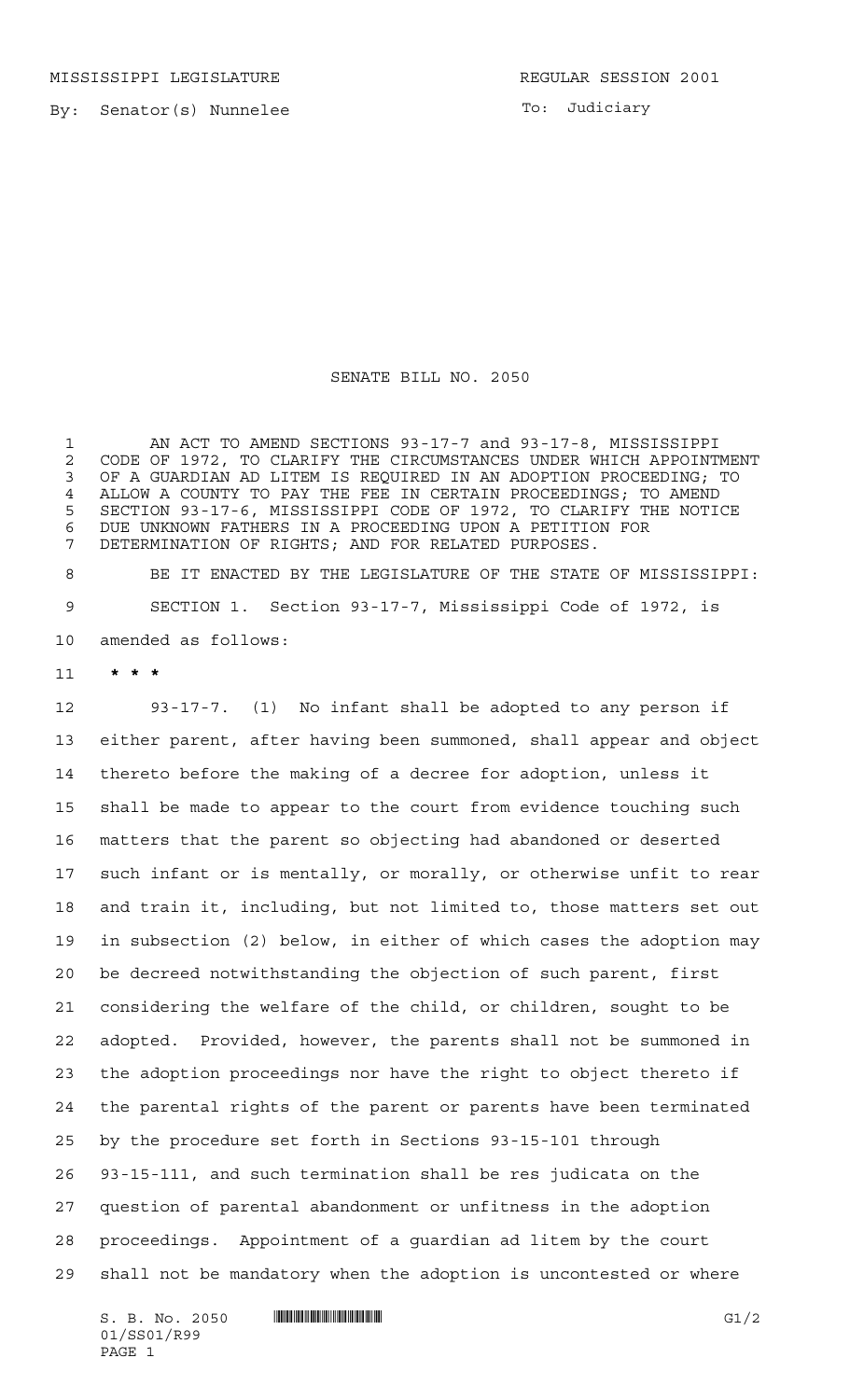all necessary parties have been properly summoned and no party has filed an objection to the proceeding.

 (2) An adoption may be allowed over the objection of a parent where:

 (a) The parent has abused the child. For purposes of this paragraph, abuse means the infliction of physical or mental injury which causes deterioration to the child, sexual abuse, exploitation or overworking of a child to such an extent that his health or moral or emotional well-being is endangered.

 (b) The parent has not consistently offered to provide reasonably necessary food, clothing, appropriate shelter and treatment for the child. For purposes of this paragraph, treatment means medical care or other health services provided in accordance with the tenets of a well-recognized religious method of healing with a reasonable, proven record of success.

 (c) The parent suffers from a medical or emotional illness, mental deficiency, behavior or conduct disorder, severe physical disability, substance abuse or chemical dependency which makes him unable or unwilling to provide an adequate permanent home for the child at the present time or in the reasonably near future based upon expert opinion or based upon an established pattern of behavior.

 (d) Viewed in its entirety, the parent's past or present conduct, including his criminal convictions, would pose a risk of substantial harm to the physical, mental or emotional health of the child.

 (e) The parent has engaged in acts or omissions permitting termination of parental rights under Section 93-15-103, subsections (2) and (3) (a), (b), (d) or (e).

 (f) The enumeration of conduct or omissions in this subsection (2) in no way limits the court's power to such enumerated conduct or omissions in determining a parent's

 $S. B. No. 2050$  .  $\blacksquare$ 01/SS01/R99 PAGE 2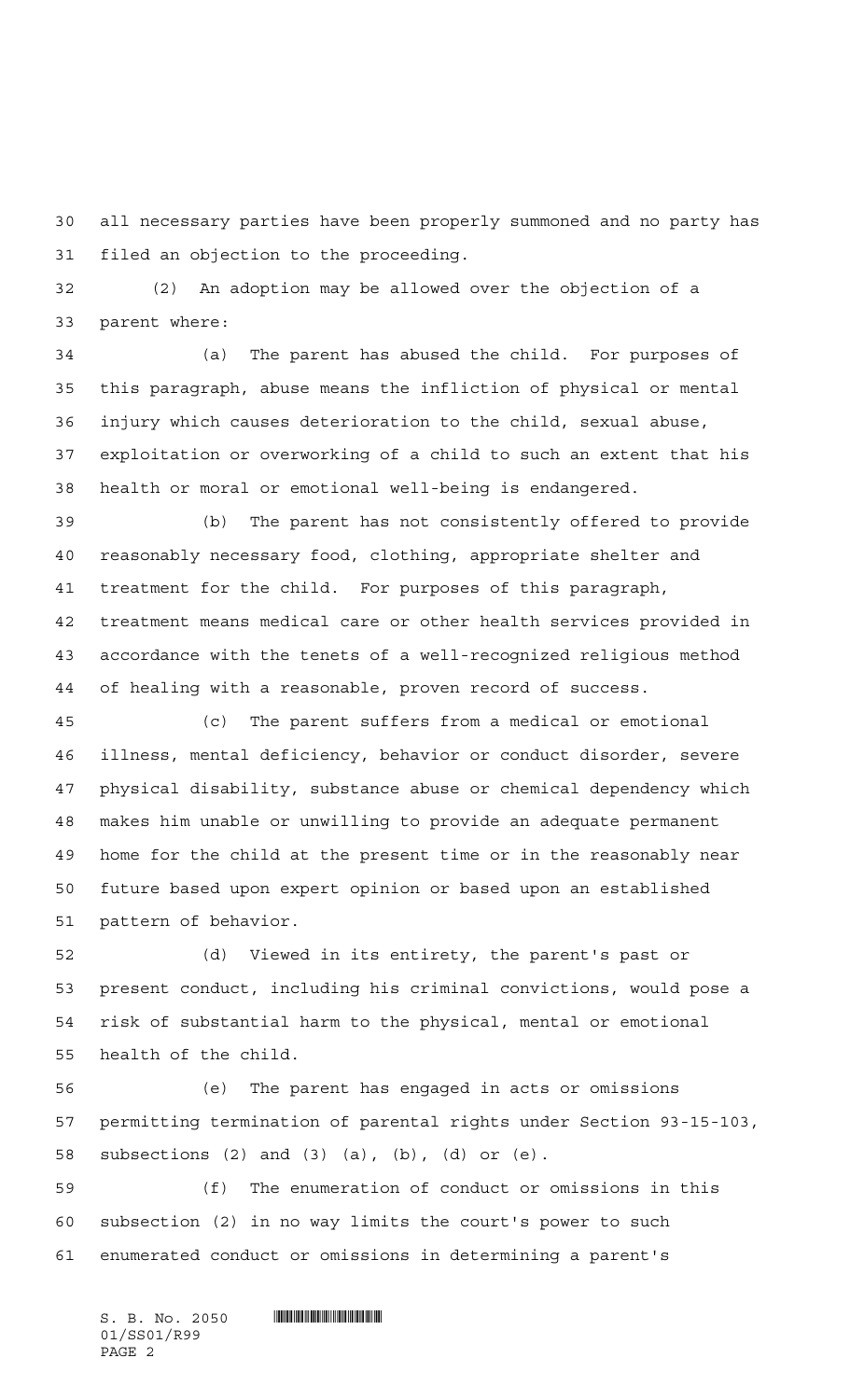abandonment or desertion of the child or unfitness under

subsection (1) of this section.

**\*\*\***

 SECTION 2. Section 93-17-8, Mississippi Code of 1972, is amended as follows:

 93-17-8. (1) Whenever an adoption becomes a contested matter, whether after a hearing on a petition for determination of rights under Section 93-17-6 or otherwise, the court:

 (a) Shall, on motion of any party or on its own motion, issue an order for immediate blood or tissue sampling in accordance with the provisions of Section 93-9-21 et seq., if paternity is at issue. The court shall order an expedited report of such testing and shall hold the hearing resolving this matter at the earliest time possible.

 (b) Shall appoint a guardian ad litem to represent the child. Such guardian ad litem shall be an attorney, however his duties are as guardian ad litem and not as attorney for the child. The reasonable costs of the guardian ad litem shall be taxed as costs of court unless the chancellor, in his discretion, shall order those costs paid by the county, which order may be entered at any time. Neither the child nor anyone purporting to act on his behalf may waive the appointment of a guardian ad litem.

 (c) Shall determine first whether or not the objecting parent is entitled to so object under the criteria of Section 93-17-7 and then shall determine the custody of the child in accord with the best interests of the child and the rights of the parties as established by the hearings and judgments.

 (d) Shall schedule all hearings concerning the contested adoption as expeditiously as possible for prompt conclusion of the matter.

 $S. B. No. 2050$  . And the set of the set of  $S. B. N_{\odot}$  ,  $2050$  (2) In determining the custody of the child after a finding that the adoption will not be granted, the fact of the surrender of the child for adoption by a parent shall not be taken as any

01/SS01/R99 PAGE 3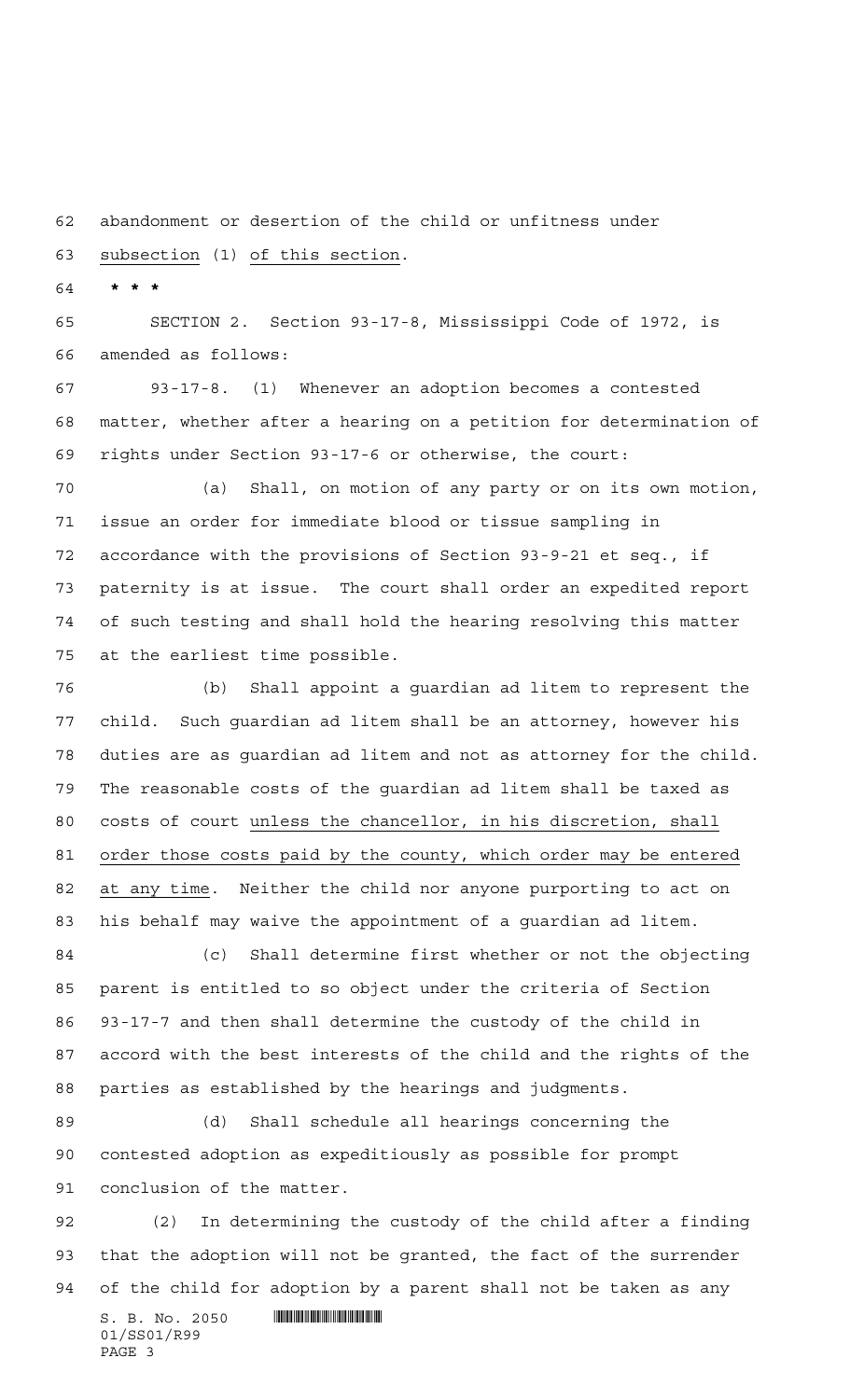evidence of that parent's abandonment or desertion of the child or of that parent's unfitness as a parent.

 (3) In contested adoptions arising through petitions for determination of rights where the prospective adopting parents were not parties to that proceeding, they need not be made parties to the contested adoption until there has been a ruling that the objecting parent is not entitled to enter a valid objection to the adoption. At that point the prospective adopting parents shall be made parties by joinder which shall show their suitability to be adopting parents as would a petition for adoption. The identity and suitability of the prospective adopting parents shall be made known to the court and the guardian ad litem, but shall not be made known to other parties to the proceeding unless the court determines that the interests of justice or the best interests of the child require it.

 (4) No birth parent or alleged parent shall be permitted to contradict statements given in a proceeding for the adoption of their child in any other proceeding concerning that child or his ancestry.

 (5) Appointment of a guardian ad litem is not automatically required in any proceeding under this chapter except (a) as provided in subsection (1)(b) above; **\*\*\*** (b) for an abandoned child; **\*\*\*** or (c) where an adoption agency is involved in the proceeding. No final decree of adoption heretofore granted shall be set aside or modified because a guardian ad litem was not appointed unless as the result of a direct appeal not now barred.

 $S. B. No. 2050$  .  $\blacksquare$  (6) The provisions of Chapter 15 of this Title 93, Mississippi Code of 1972, are not applicable to proceedings under this chapter except as specifically provided by reference herein. (7) The court may order a child's birth father, identified as such in the proceedings, to reimburse the Department of Human Services, the foster parents, the adopting parents, the home, any other agency or person who has assumed liability for such child,

01/SS01/R99 PAGE 4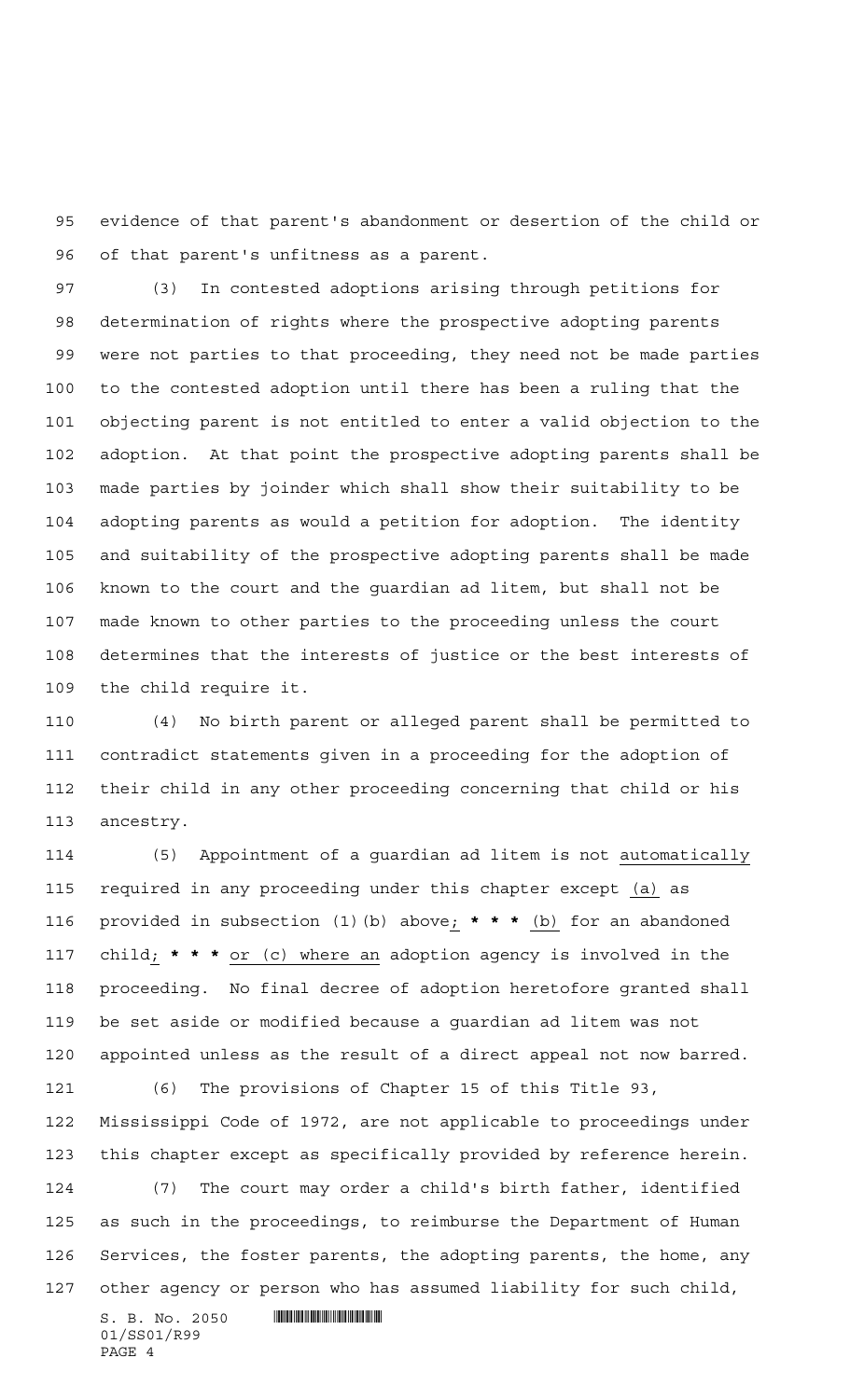all or part of the costs of the medical expenses incurred for the mother and the child in connection with the birth of the child, as well as reasonable support for the child after his birth.

 SECTION 3. Section 93-17-6, Mississippi Code of 1972, is amended as follows:

 93-17-6. (1) Any person who would be a necessary party to an adoption proceeding under this chapter and any person alleged or claiming to be the father of a child born out of wedlock who is proposed for adoption or who has been determined to be such by any administrative or judicial procedure (the "alleged father") may file a petition for determination of rights as a preliminary pleading to a petition for adoption in any court which would have jurisdiction and venue of an adoption proceeding. A petition for determination of rights may be filed at any time after the period ending thirty (30) days after the birth of the child. Should competing petitions be filed in two (2) or more courts having jurisdiction and venue, the court in which the first such petition was properly filed shall have jurisdiction over the whole proceeding until its disposition. The prospective adopting parents need not be a party to such petition. Where the child's biological mother has surrendered the child to a home for adoption, the home may represent the biological mother and her interests in this proceeding.

 (2) The court shall set this petition for hearing as expeditiously as possible allowing not less than ten (10) days' notice from the service or completion of process on the parties to be served.

 (3) The sole matter for determination under a petition for determination of rights is whether the alleged father has a right to object to an adoption as set out in Section 93-17-5(3).

 (4) Proof of an alleged father's full commitment to the responsibilities of parenthood would be shown by proof that, in

 $S. B. No. 2050$  .  $\blacksquare$ 01/SS01/R99 PAGE 5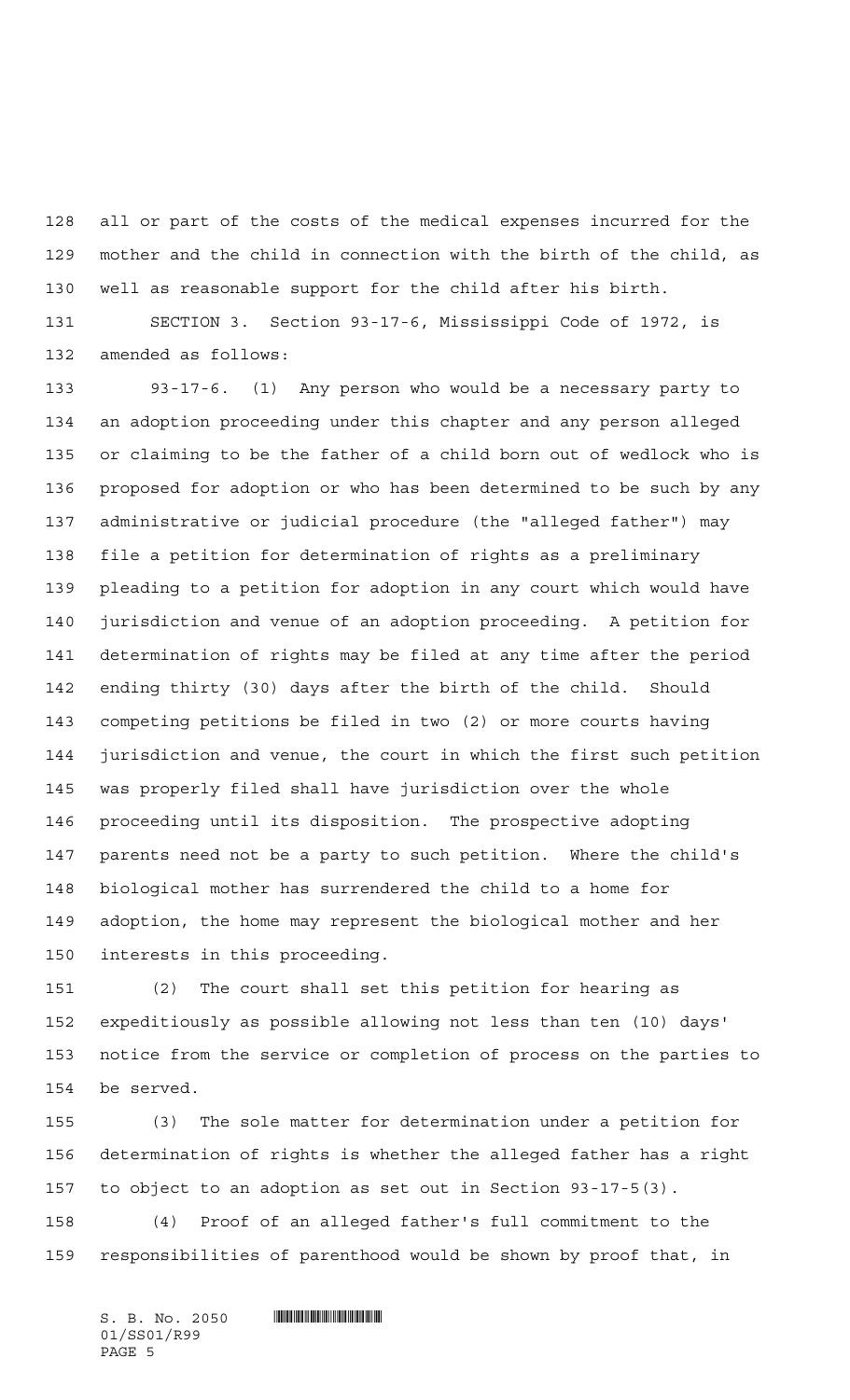accordance with his means and knowledge of the mother's pregnancy or the child's birth, that he either:

 (a) Provided financial support, including, but not limited to, the payment of consistent support to the mother during her pregnancy, contributions to the payment of the medical expenses of pregnancy and birth, and contributions of consistent support of the child after birth; that he frequently and consistently visited the child after birth; and that he is now willing and able to assume legal and physical care of the child; or

 (b) Was willing to provide such support and to visit the child and that he made reasonable attempts to manifest such a parental commitment, but was thwarted in his efforts by the mother or her agents, and that he is now willing and able to assume legal and physical care of the child.

 (5) If the court determines that the alleged father has not met his full responsibilities of parenthood, it shall enter an order terminating his parental rights and he shall have no right to object to an adoption under Section 93-17-7.

 (6) If the court determines that the alleged father has met his full responsibilities of parenthood and that he objects to the child's adoption, the court shall set the matter as a contested adoption in accord with Section 93-17-8.

 (7) A petition for determination of rights may be used to determine the rights of alleged fathers whose identity is unknown or uncertain. In such cases the court shall determine what, if any, notice can be and is to be given such persons, including, but not limited to, notice by certified mail or by publication. Determinations of rights under the procedure of this section may also be made under a petition for adoption.

 (8) Petitions for determination of rights shall be considered adoption cases and all subsequent proceedings such as a